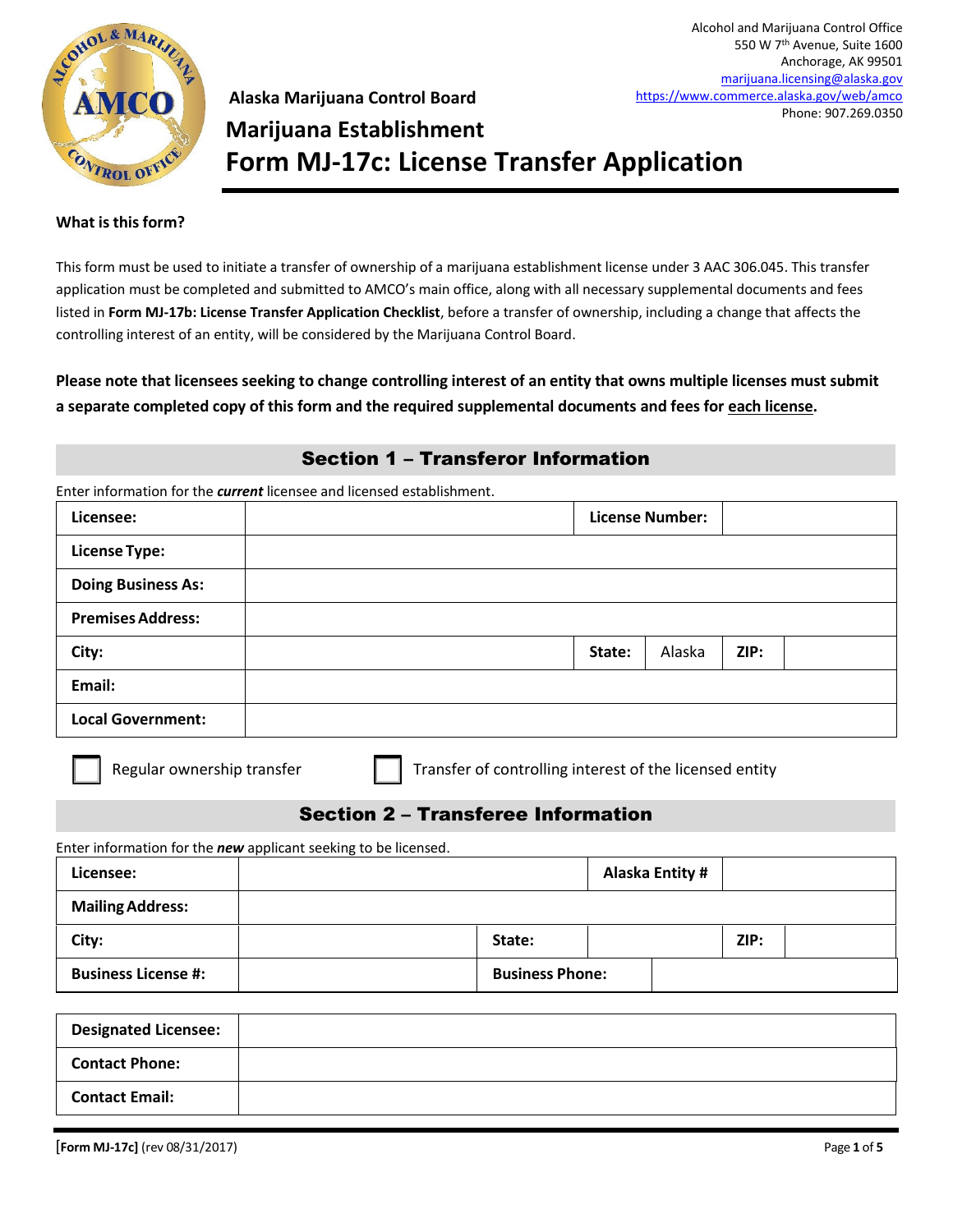

# **Marijuana Establishment Form MJ-17c: License Transfer Application**

### Section 3 – Entity Ownership Information

**This section must be completed by any entity, including a corporation, limited liability company (LLC), partnership, or limited**  partnership, that is applying for a license. Sole proprietors should skip to Section 4. If any entity official is another entity, you must include the AK Entity # of that entity in the Entity / Entity Official field, attach a separate completed copy of this page that breaks down the ownership information for that entity, and submit the supplemental documents and fingerprint fees listed on Form MJ-17b required for each individual entity official. Entity documents must be submitted for each entity listed on this form. **If more space is needed, please attach additional completed copies of this page, as needed.**

If the applicant is a **corporation**, complete the following for each *officer or owner of any of the corporation's stock*.

- If the applicant is a **limited liability company**, complete the following for each *member holding any ownership interest*.
- If the applicant is a **partnership** or **limited partnership**, complete the following for each *partner holding any interest*.

| <b>Entity / Entity Official:</b> |        |          |  |
|----------------------------------|--------|----------|--|
| Title(s):                        | Phone: | % Owned: |  |
| Email:                           |        |          |  |
| <b>Mailing Address:</b>          |        |          |  |
| City:                            | State: | ZIP:     |  |
| <b>Entity / Entity Official:</b> |        |          |  |
| Title(s):                        | Phone: | % Owned: |  |
| Email:                           |        |          |  |
| <b>Mailing Address:</b>          |        |          |  |
| City:                            | State: | ZIP:     |  |
| <b>Entity / Entity Official:</b> |        |          |  |
| Title(s):                        | Phone: | % Owned: |  |
| Email:                           |        |          |  |
| <b>Mailing Address:</b>          |        |          |  |
| City:                            | State: | ZIP:     |  |
| <b>Entity / Entity Official:</b> |        |          |  |
| Title(s):                        | Phone: | % Owned: |  |
| Email:                           |        |          |  |
| <b>Mailing Address:</b>          |        |          |  |
| City:                            | State: | ZIP:     |  |

[**Form MJ-17c]** (rev 08/31/2017) Page **2** of **5**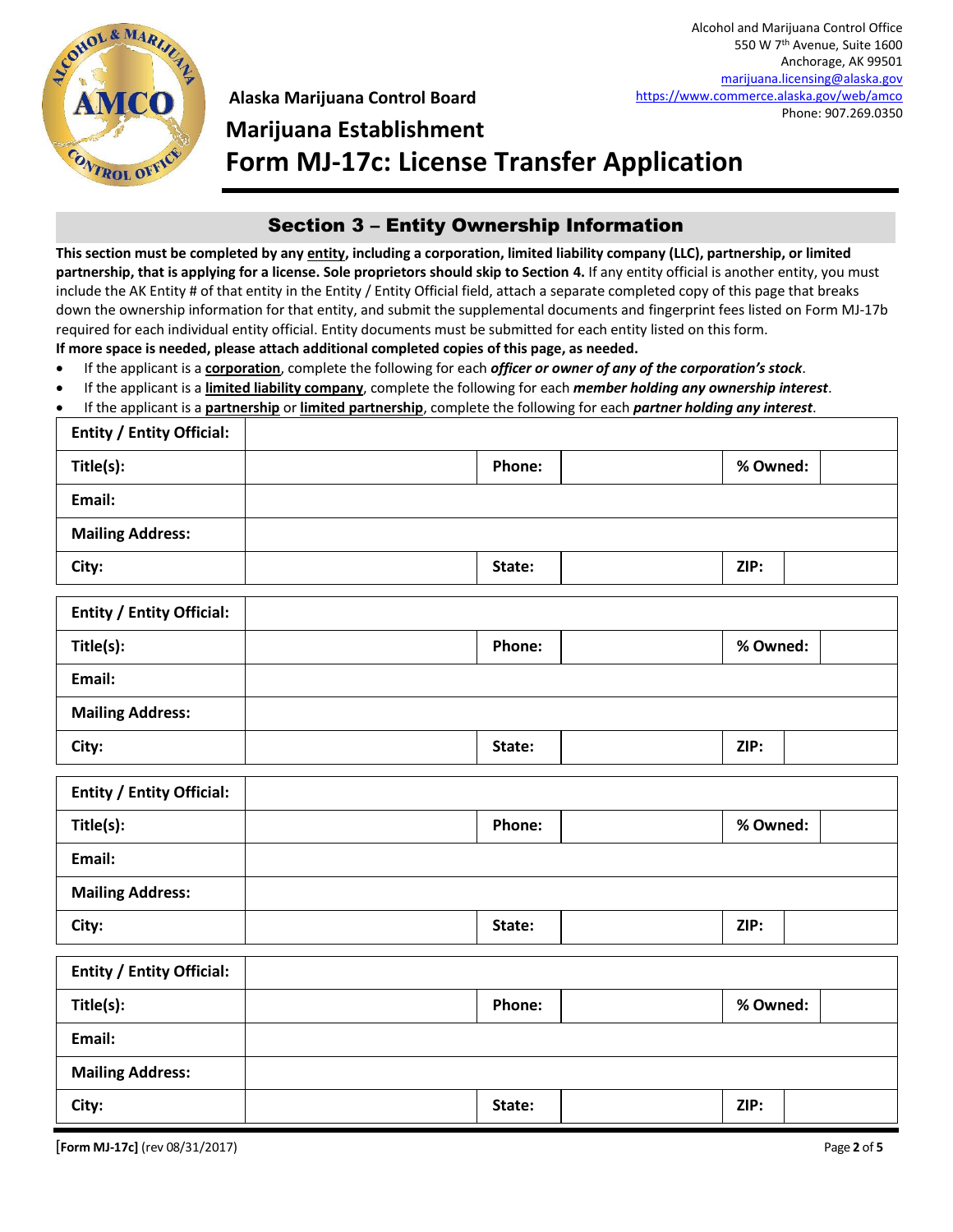

☐ ☐

## **Marijuana Establishment Form MJ-17c: License Transfer Application**

### Section 4 – Other Licenses

| Ownership and financial interest in other marijuana establishments: | Yes No |  |
|---------------------------------------------------------------------|--------|--|
|---------------------------------------------------------------------|--------|--|

Does any representative or owner named as a transferee in this application have any direct or indirect financial interest in any other marijuana establishment that is licensed in Alaska?

**If "Yes", disclose which individual(s) has the financial interest, which license number(s), and license type(s):**

#### Section 5 – Authorization

| Does any person other than a licensee named in this application have authority to discuss this license with<br>AMCO staff? | $\mathsf{L}$ |  |
|----------------------------------------------------------------------------------------------------------------------------|--------------|--|
|                                                                                                                            |              |  |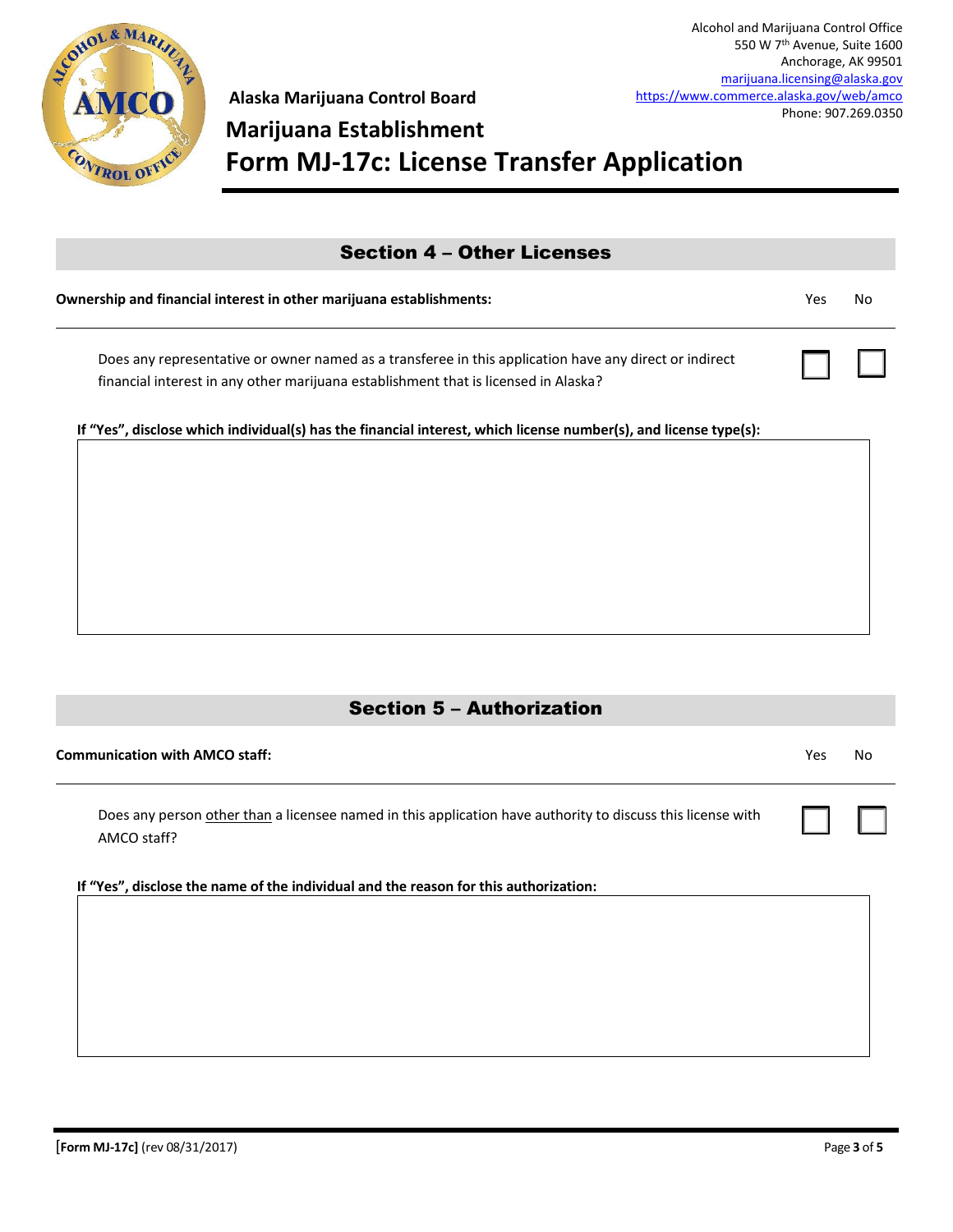

# **Marijuana Establishment Form MJ-17c: License Transfer Application**

#### Section 6 – Transferor Certifications

#### **Additional copies of this page may be attached, as needed, for the controlling interest of the current licensee to be represented.**

I declare under penalty of unsworn falsification that the undersigned represents a **controlling interest** of the current licensee. I additionally certify that I, as the current licensee (either the sole proprietor or the controlling interest of the currently licensed entity) approve of the transfer of this license, and that the information on this form is true, correct, and complete.

Signature of transferor

\_\_\_\_\_\_\_\_\_\_\_\_\_\_\_\_\_\_\_\_\_\_\_\_\_\_\_\_\_\_\_\_\_\_\_\_\_\_\_\_

\_\_\_\_\_\_\_\_\_\_\_\_\_\_\_\_\_\_\_\_\_\_\_\_\_\_\_\_\_\_\_\_\_\_\_\_\_\_\_\_

\_\_\_\_\_\_\_\_\_\_\_\_\_\_\_\_\_\_\_\_\_\_\_\_\_\_\_\_\_\_\_\_\_\_\_\_\_\_\_\_

\_\_\_\_\_\_\_\_\_\_\_\_\_\_\_\_\_\_\_\_\_\_\_\_\_\_\_\_\_\_\_\_\_\_\_\_\_\_\_\_

Printed name of transferor

Subscribed and sworn to before me this \_\_\_\_\_ day of \_\_\_\_\_\_\_\_\_\_\_\_\_\_\_\_\_\_\_\_\_\_\_\_\_\_\_\_, 20\_\_\_\_\_\_.

\_\_\_\_\_\_\_\_\_\_\_\_\_\_\_\_\_\_\_\_\_\_\_\_\_\_\_\_\_\_\_\_\_\_\_\_\_\_\_\_ Notary Public in and for the State of Alaska.

My commission expires: \_\_\_\_\_\_\_\_\_\_\_\_\_\_\_\_\_\_\_\_

Signature of transferor

Printed name of transferor

Subscribed and sworn to before me this \_\_\_\_\_ day of \_\_\_\_\_\_\_\_\_\_\_\_\_\_\_\_\_\_\_\_\_\_\_\_\_\_\_, 20\_\_\_\_\_\_.

\_\_\_\_\_\_\_\_\_\_\_\_\_\_\_\_\_\_\_\_\_\_\_\_\_\_\_\_\_\_\_\_\_\_\_\_\_\_\_\_ Notary Public in and for the State of Alaska.

My commission expires: \_\_\_\_\_\_\_\_\_\_\_\_\_\_\_\_\_\_\_\_